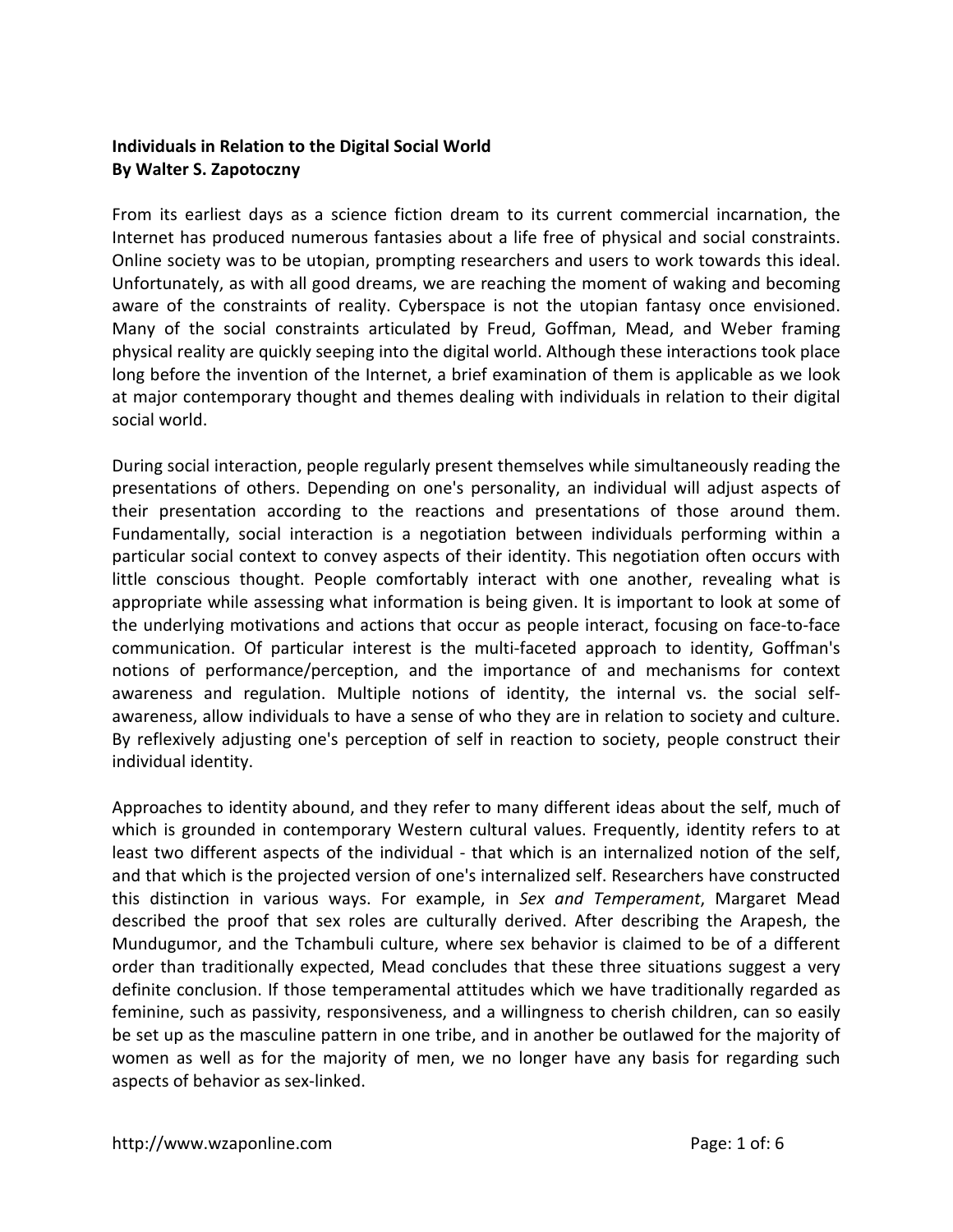Most controversially Freud distinguishes between a public ego, an internal selfish side, and an internal conscience or super-ego. While these approaches are vastly different, they all recognize that the self is complicated, in part because of a separation between internal notions and external ones. In other words, what people produce or convey to others is not necessarily the same as their internal perception of self.

When people interact with others, whether face-to-face or digitally, they convey aspects of themselves through a set of signals that others must learn to read and evaluate. The negotiation between self-presentation and external evaluation can be viewed as a performance, which helps construct an individual's social identity. While internal identity is entirely constructed and maintained by the individual, social identity is perceived externally, relying not on the intention, but the effective expression and perception of an individual's presentation. While one's social identity emerges from one's internal identity, its manifestation is read in light of body conveying it and the situation in which it is being conveyed. The environment plays a crucial role in the production and perception of one's social identity.

While interacting socially, people are aware of and react to the feedback that they receive by the other people in an environment. They adjust their body posture, their facial expressions, and their general presentation. These adjustments are made not to be artificial but to convey appropriate social information for the situation. In the digital world, this adjustment is made by tone and symbols. As articulated best by Goffman, all social interactions can be seen as a series of interactive performances, where the actors are constantly altering their presentation based on their assumptions about what is acceptable in this situation and the reactions that they receive from others. People perform aspects of themselves in order to generate specific impressions, often so that others will perceive them in a positive light.

Drawing from Goffman's performance theory, there are three fundamental components to the passage of social information between individuals. When information is to be conveyed explicitly, it is given, but these messages are also impacted by the subtle and perhaps unconscious messages that are given off by the actors, as well as the intention that the observer might infer. Thus, any social message is not simply a set of factual data, but a negotiation in communication relying on both the signals presented by the actor as well as the signs perceived by the observer. The observer's impressions of a situation are based on inference, which results from mental models derived from previous interactions. As such, a viewer does not always perceive the intentions of an actor. In the digital world, the actor can often mask his intentions.

While interaction operates on impressions, people are often naturally motivated to suppress their own desires in order to please others. In other words, they seek to create a good impression. Social conformity, or collective action, relies on this behavior. The internal need to conform and the fear of perceived social gatekeepers or chat room monitors creates a mechanism for society to be regulated by social norms. Yet, while there is a general desire to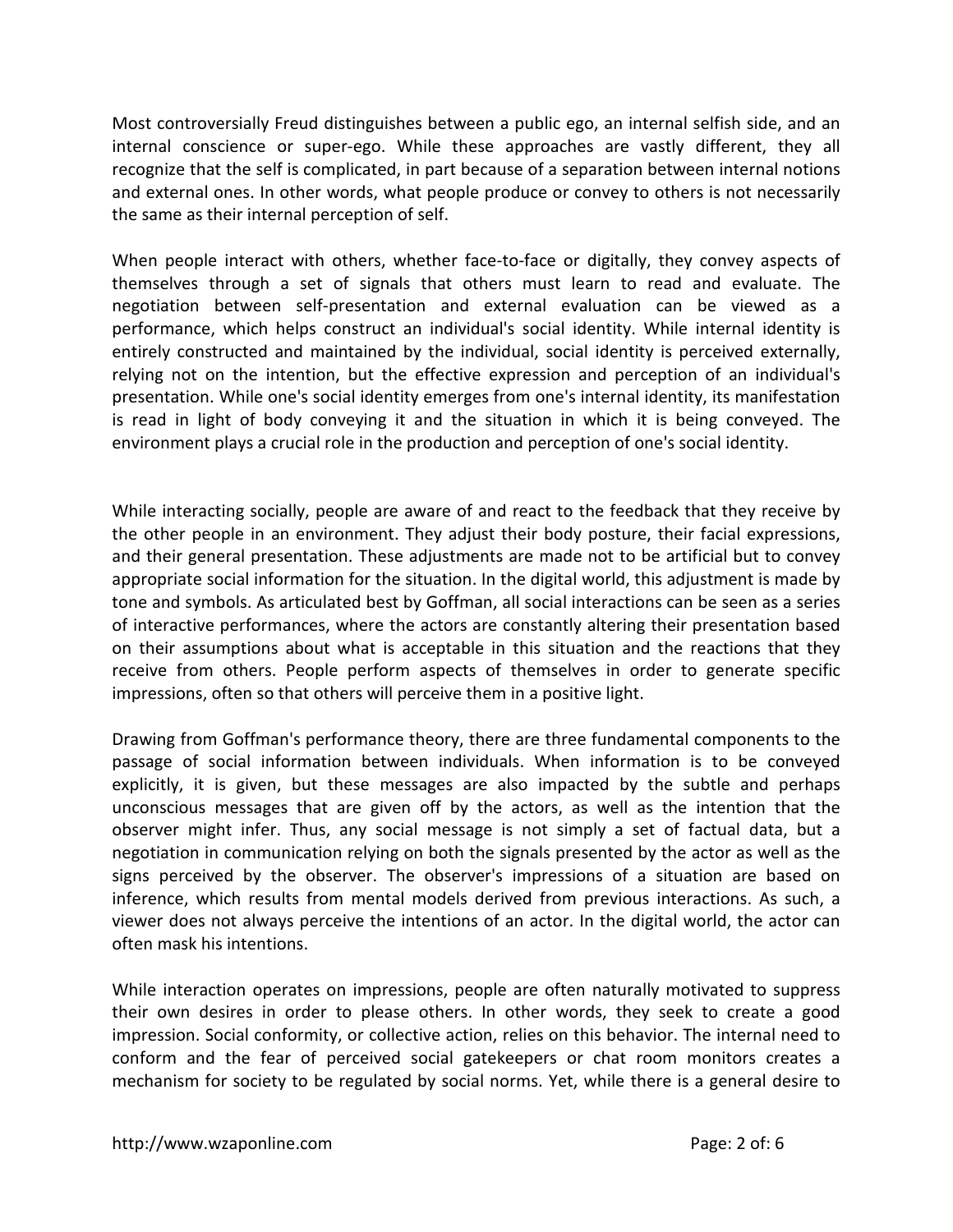follow the social order, individual personality characteristics determine how important and relevant conformity is.

Additionally, people's previous experiences affect their perception. When reading an actor's performance, the observer is constantly integrating the portrayed information with all previous knowledge, experience, and relevant communicative situations. In evaluating an actor's presentation, people categorize and stereotype the interactions in order to position the actor within their mental model of human behavior. While categorization provides an observer with a mechanism to quickly understand the information that they are being given, it also makes it difficult for an individual to overcome their initial impressions, based on the language used.

Although language may seem just words, text and talk play a vital role in the reproduction of racism. In *Black Skin, White Masks* Frantz Fanon writes, "Yes, I must take great pains with my speech, because I shall be more or less judged by it." Thus the role of language not only serves to provide communication, it can be the main way a person is considered to be integrated, or not, into the community. Recognizing this, people are motivated to make that first impression count. When developing a presentation to create a desired impression, people assess what is appropriate and expected, while trying to determine how their presentation is going to be perceived. In other words, people constantly adjust for context and social authority, as described by Weber.

Weber's methodology of situating the social sciences between natural sciences and the cultural sciences were distinctive. He is one of the founding theorists of modernity. He was the first to recognize several diverse aspects of social authority, including charismatic, traditional, and legitimate forms of authority. Much of Weber's concern about social science finds its roots in the idea of culture. Weber takes seriously the notion of culture. He recognizes that to ask a question about society or humans is itself a cultural act. It requires us to place value on something. In other words, for us to even see a problem to study, we must have a value that helps us to see it. Weber sees culture as a historical process that at times leads social change and at others simply reinforces it.

*Habits of the Heart* by Robert Bellah, Richard Madsen, William M. Sullivan, Ann Swidler, and Steven M. Tipton gives us interpretations of modern American culture and a quest for a democratic community that draws on our diverse religious and civic traditions. The arguments of the book speak to the current realities of American society and to the contemporary debate about the country's future. Drawing on sociological and historical studies and on interviews with 'representative' Americans, the authors conclude that the tension between individualism and commitment is central to understanding American culture. The term "lifestyle" is addressed as an expression of private life.

Cultural knowledge requires an understanding of the social qualities of the environment including the location, the time period, the particular occasion, and the general politics and values of the society. Based on previous experiences in a given context, people start developing mental models of these situations, just as they build mental models of people. These models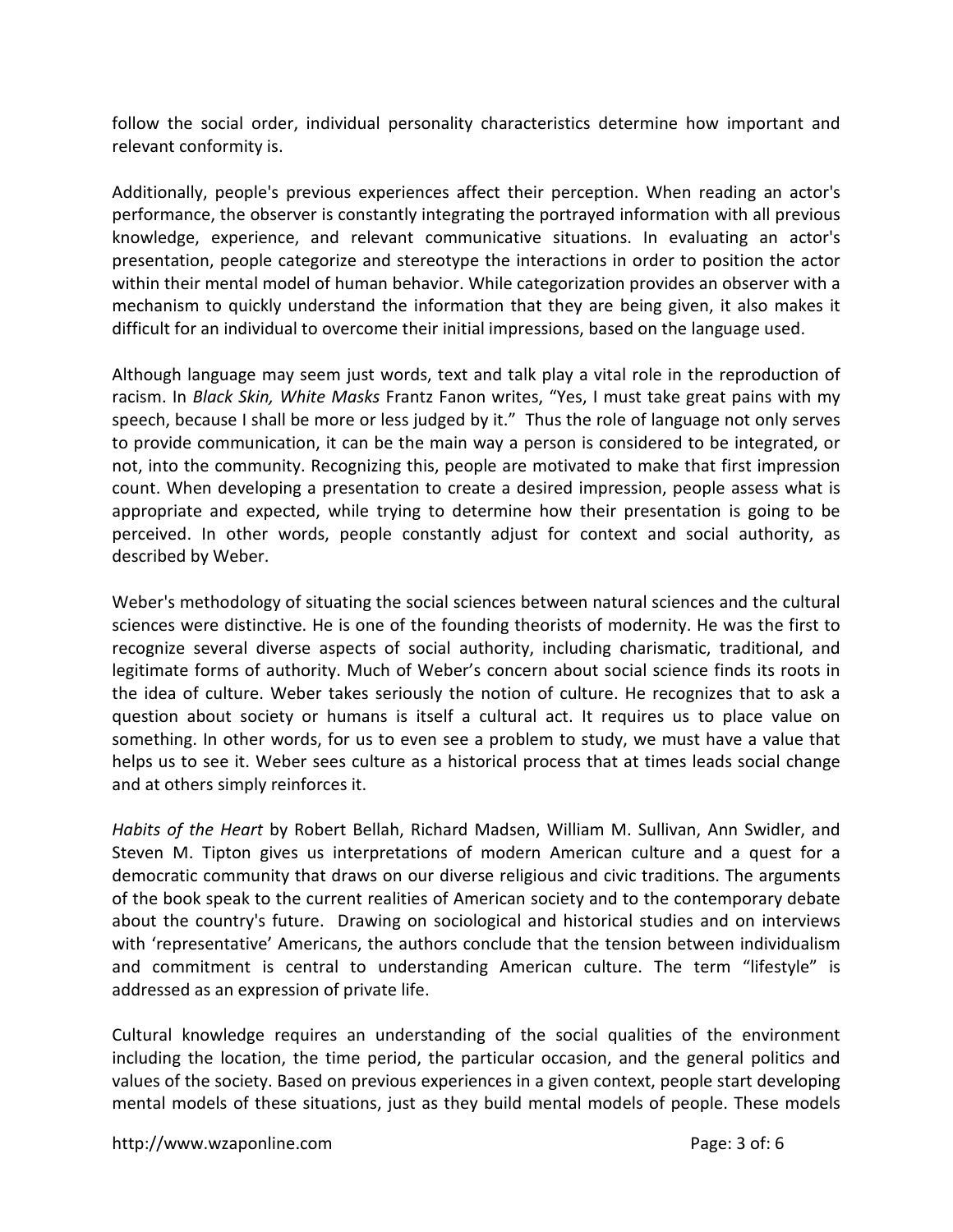allow people to associate particular architectural forms with functions and behaviors, allowing people to more rapidly process the situation. People have learned to understand particular design forms and they can quickly separate a fast food restaurant from a pub. Likewise, they understand the meaning of specific situations, thereby realizing that a solemn funeral is an inappropriate place to scream the latest football scores or typing in all capital letters is considered shouting in the digital world.

In addition to situational cues, people adjust for interpersonal context information. When an individual enters a room, they reflect on the others in that space. Even without conversing, people evaluate each other's performances, develop mental categories and get a sense of the people in relation to the space. In such situations, people recognize that they are being observed as well as observing and thus present themselves to be read. Interpersonal contextual information allows the observer to determine what the appropriate roles in this environment are, what types of social identities are acceptable and whether or not they will have anything in common with the other people. Not only does one evaluate the type of people around, but also each individual's presentation. This is not as easy to do in the context of the chat room.

People present themselves differently in particular situations, not always because they are hiding aspects of themselves, but because some behaviors are more appropriate in one context than another. A working mother does not act like a mother in a boardroom meeting; the language that one uses at a pub is not appropriate for church; while leather skirts meant one thing in 1985, they mean something very different in 2002. Based on contextual cues, an individual determines what acceptable behavior is and what aspects of their identity they should perform, not only face-to-face, but on the Internet.

Because a variety of contexts affect individuals differently, one's social identity appears to regularly change in relation to the social situation. As such, an individual may appear to have many different and conflicting social identities. Starting with Freud's divergent opinion in *An Autobiographical Study*, postmodern theorists began to think of the self as incorrigibly fragmented. Seeing the unconscious as a product of culture, not individuality suggests that the self is the product of imagination. Thus, their presentations reflect multiple subject positions, where people can be viewed an aspect of the text of a given situation; the subject is not separated from the situation. Given this take on the individual, it is not surprising that postmodern theorists view the modern individual as undergoing an identity crisis.

In a society where people play many different roles and must constantly adjust for different social contexts, their presentation may appear to be fragmented, but this does not imply that they are. Instead, such adjustments suggest that the individual is maintaining and presenting multiple facets of their identity as appropriate. In any given situation, an individual presents a face, which is the social presentation of one facet of their identity. People maintain many different social facets and often associate particular facets, and therefore faces, with particular contexts. These multitudes of faces and facets do not indicate a collapse of the individual, but instead represent the control with which an individual manages their presentation in everyday life. With little consciousness, people quickly evaluate the context of a given situation,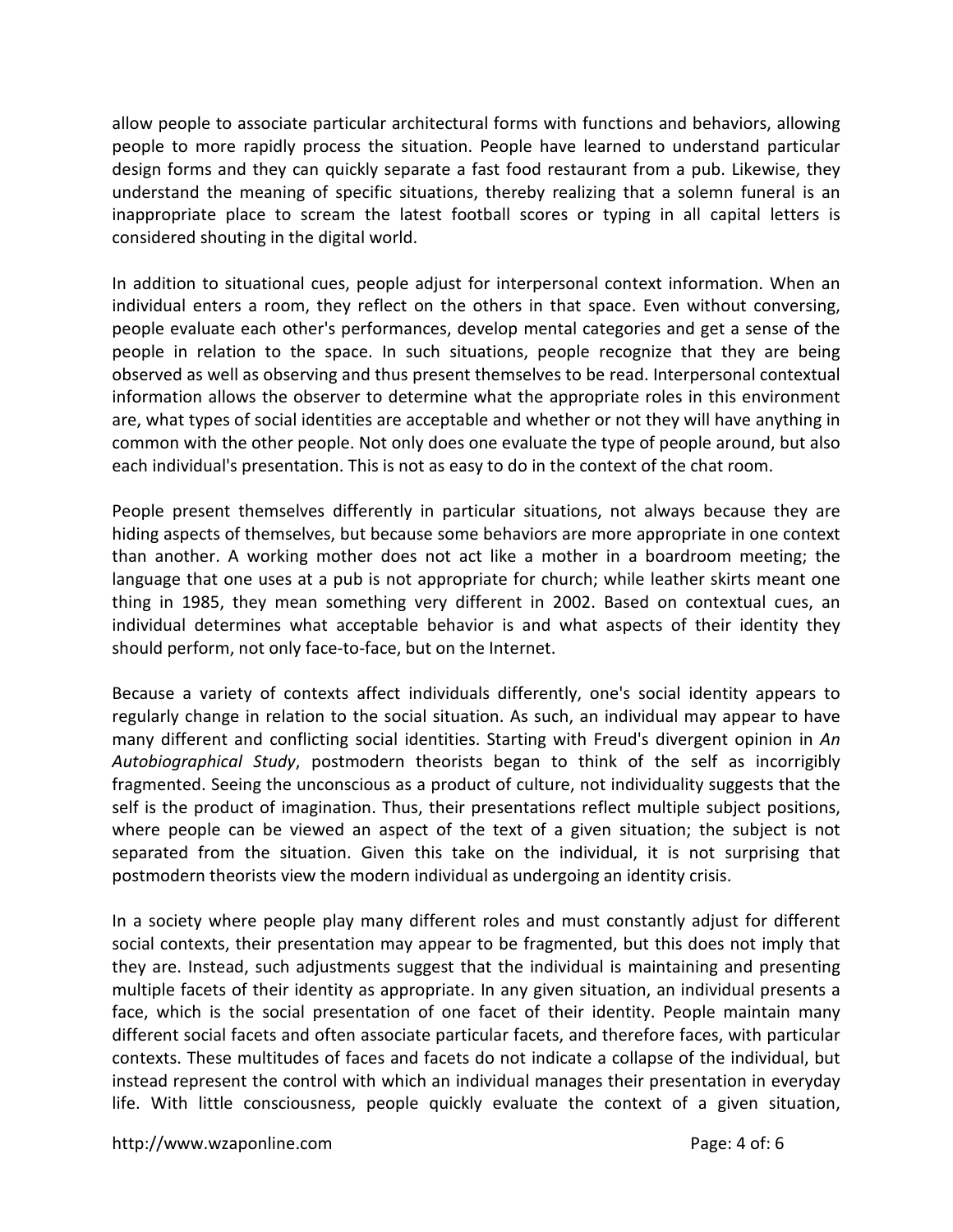determine which facet of their identity they wish to convey, and construct a face from which to perform this identity. Thus, in managing multiple facets, people are simply fragmenting their social identities. As people negotiate multiple facets, they unconsciously associate different facets of their identity with particular contexts. For example, one may maintain a work-based facet that only appears when one enters the workspace.

Situations that present conflicting, misleading or inaccurate contextual cues can be disconcerting. For example, it is embarrassing to arrive at a formal cocktail party in a risqué costume having understood the invite to be for a masquerade ball. Misunderstood contextual cues can lead individuals to present inappropriate faces, thereby giving off the wrong impression in cyberspace as well. When an individual wants to contextualize their presentation, such experiences can be perplexing. This is particularly true when segregated contexts are collapsed.

When an individual is placed into a social situation where they relate to different people through different roles, they must reassess what is an appropriate face to present. Situations where multiple contexts collide encourage individuals to react in one of two ways - either aim to present a face that is universally acceptable or risk the social consequences of conveying inappropriate information to some of those observing your presentation. While people seek to present themselves appropriately, they do not necessarily have control over what others reveal about their identity. When two worlds are bridged, information that may have been shared in one context can be shared in the other, potentially creating an awkward social situation. In maintaining and adjusting their identity, people tend to be cognizant of their social surroundings.

Social regulation is effective when people feel the need to conform to social norms. Through fear of disapproval, social sanctions or other consequences, people will self-regulate their own behavior. While social pressure operates in almost any type of social interaction, its impact on crowd behavior takes on an entirely different form. The norms of a crowd are quite different than the average of the individuals' values, as they are fundamentally impacted by the opportunity for anonymity. At the same time, the collective pressure to conform in crowds is dramatically increased. By asserting one's individuality, one is no longer a part of the crowd. As the power of the crowd is quite effective, such nonconformity puts the individual at greater risk. Just as the crowd alters the mental state of an individual, so does perceived authority. Both crowd behavior and obedience to authority indicate the magnitude of social regulatory forces. As people avoid social embarrassment, they are quite likely to behave according to the social norms laid out by the collective.

In order for these forces to function, certain social structures must be operational. First, people must be able to observe or otherwise understand the socially acceptable behaviors. Second, others must be able to observe when an individual is acting out of line and signal their disapproval or suggest punitive possibilities. Third, there must be a mechanism by which people can publicly admonish an individual in an environment where people dread the effects of the potential punishment. People need to have a sense of the other individual, of their existence,